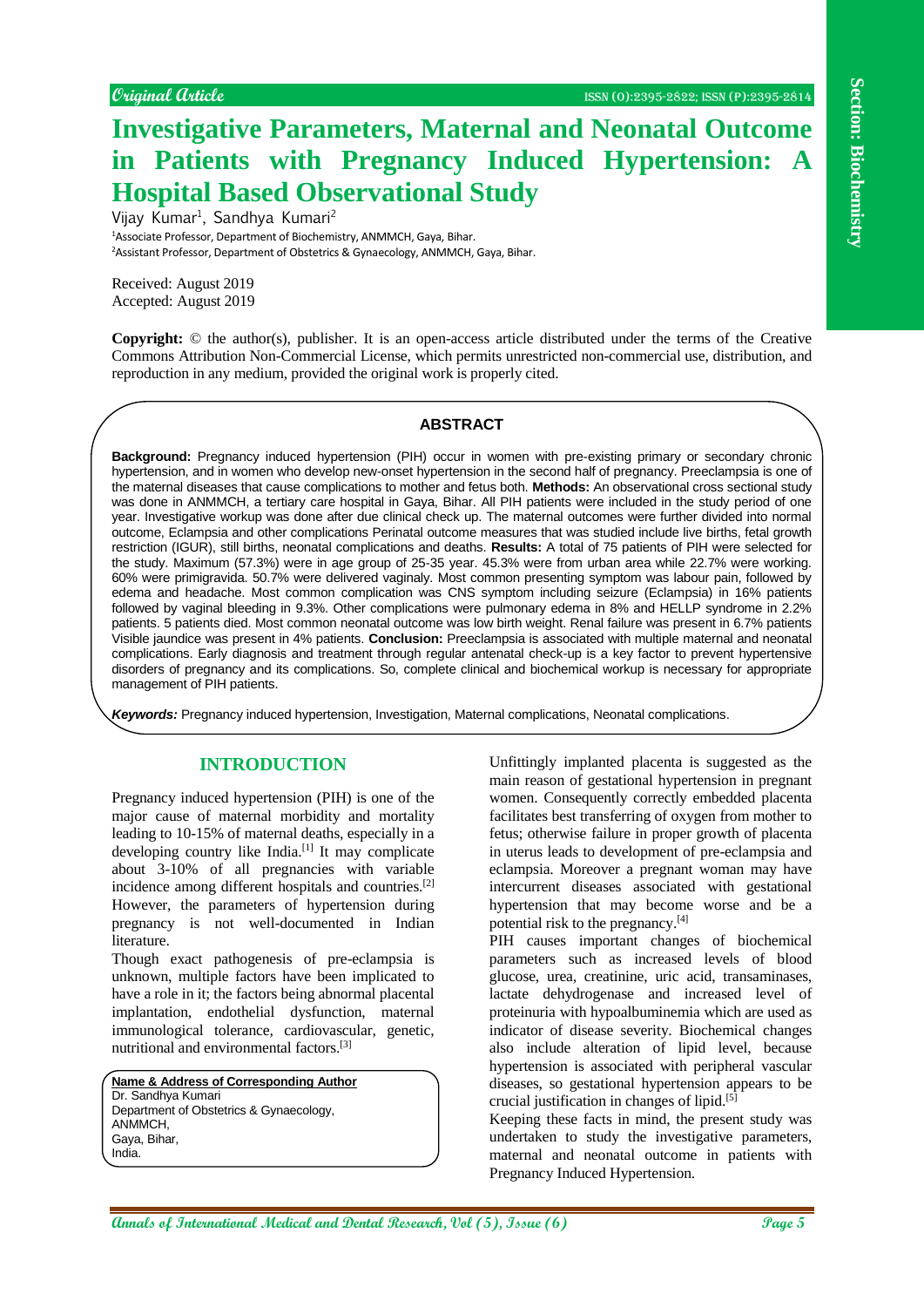## **MATERIALS AND METHODS**

An observational cross sectional study was done in ANMMCH, a tertiary care hospital in Gaya, Bihar. The study was carried between July, 2018 to June, 2019. All pregnant women who had blood pressure  $\geq$  140/90 mmHg after 20 week of gestation with proteinuria (1+ by dipstick) who consulted on obstetrics & gynaecology outpatient department were included in the study group. Blood pressure more than 140/90 mm of hg after 20 weeks of pregnancy defined as gestational hypertension. Preeclampsia is a gestational hypertensive with proteinuria (>300mg/24hour). When convulsions occur in addition to these signs, of preeclampsia the condition is referred to as eclampsia.<sup>[6]</sup>

An informed consent was obtained from all the patients prior to the participation in this study. Socioeconomic status of patients were evaluated by modified BG Prasad's classification.[7] Patients with hypertensive disorders of pregnancy were evaluated and treatment was given to them according to standard protocol as followed by the hospital policy. Patients were evaluated clinically as well as investigations were done accordingly. Proteinuria was tested daily by dipstick method. Serum uric acid was determined by Method of Caraway (1955, 1963).[8] Complete blood count with platelets and Serum analysis of creatinine, and renal and liver function tests were done by using automated analyser.

On admission, platelet count and protein estimates in urine were done as indicated by the clinical disease behavior. A peripheral smear was done for screening for HELLP syndrome. USG was done and estimation of fetal growth, weight and amount of liquor was carried out. Women were put on antihypertensive drugs and dose adjusted or treatment with additional drugs was done as per individual requirement. Four doses of intramuscular dexamethasone 6 mg, 12 hours apart was given for preterm (less than 4 week) salvageable pregnancies. Women on expectant management were asked to report if they have headache or epigastric pain or vomiting or visual disturbances, those with eclampsia was managed by standard protocol.

Termination of pregnancy was done in eclampsia, uncontrolled hypertension, persisting/progressively deteriorating clinical symptoms or the biochemical markers, occurrence of complications such as placental abruption, eclampsia, renal failure and indication of non-reassuring fetal status. The decision regarding the mode of delivery was based on estimated fetal weight, salvage ability, gestational age, amniotic fluid index, fetal status and Bishop score. The neonates were managed by pedestrians at neonatal intensive care unit (NICU) if needed. All the subjects were monitored, and the investigative parameters were compared with various maternal and fetal outcome.

The maternal outcomes were further divided into normal outcome, Eclampsia and other complications (Abruption, HELLP, renal failure, pulmonary oedema etc). Perinatal outcome measures that will be studied include live births, fetal growth restriction (IGUR), still births, neonatal complications (sepsis, intraventricular hemorrhage, hyperbilirubinemia, necrotizing enterocolitis) and neonatal death.

Data was collected and entered in MS excel. Continuous variables were presented as Mean±SD or Median and interquartile range. The categorical variables were presented as percentages/proportions.

## **RESULTS**

A total of 75 consecutive patients of PIH attending obstetrics & gynaecology out-patient department between July, 2018 to June, 2019 were selected for the study. Out of 75 pregnant patients, maximum 43 (57.3%) were in age group of 25-35 year followed by less than 25 year of age [36% (27/75)]. Among enrolled patients, 45.3% were from urban area while 54.7% were from rural background. Nearly one fourth patients were illiterate. As per occupation of patients, 22.7% were working. According to social class, 28% belonged to higher class I while 45.3% were of poor class V. Among patients, 45 (60%) were primigravida and 30 (40%) were multigravida.

Mean systolic blood pressure of preeclampsia patients was  $145\pm3.3$  mm of Hg and mean diastolic blood pressure was  $97\pm1.1$  mm of Hg. Out of 75 patients, 50.7% were delivered vaginaly and 49.3% patients by cesarean section. [Table 1]

[Figure 1] shows distribution of patients according to symptoms. Most common presenting symptom was labour pain in 74.7% (56/75) patients followed by edema in 68% (51/75) and headache in 41.3% (31/75) patients. Seizure and visual symptoms were present in 10.7% (8/75) and 5.3% (4/75) patients respectively. Vaginal bleeding was present in 8% (6/75) and jaundice in 4% (3/75) patients.

**Annual Medical and The Control of Control of Control of Control of Control of Control of Control of Control of Control of Control of Control of Control of Control of Control of Control of Control of Control of Control of** [Table 2] shows maternal and neonatal outcome. Most common complication was CNS symptom including seizure (Eclampsia) in 16% (12/75) patients followed by vaginal bleeding in 9.3% (7/75) and renal failure in 6.7% (5/75) patients. Other complications were pulmonary edema in 8% and HELLP syndrome in 2 (2.2%) patients. Out of 75 patients, 5 (6.7%) patients died (two patients had pulmonary edema and three patient of postpartum hemorrhage with eclampsia). Most common neonatal outcome was low birth weight (68%). Among all delivered newborn, 45.3% were preterm. APGAR score was less than 7 in 10 (86.7%) patients and more than 7 in 13.3% patients. Neonatal intensive care admission was required for 21.3% neonates and out of them 4 expired. Five newborns were still born.

Renal failure was present in 6.7% patients and all these patients had dearranged urea and creatinine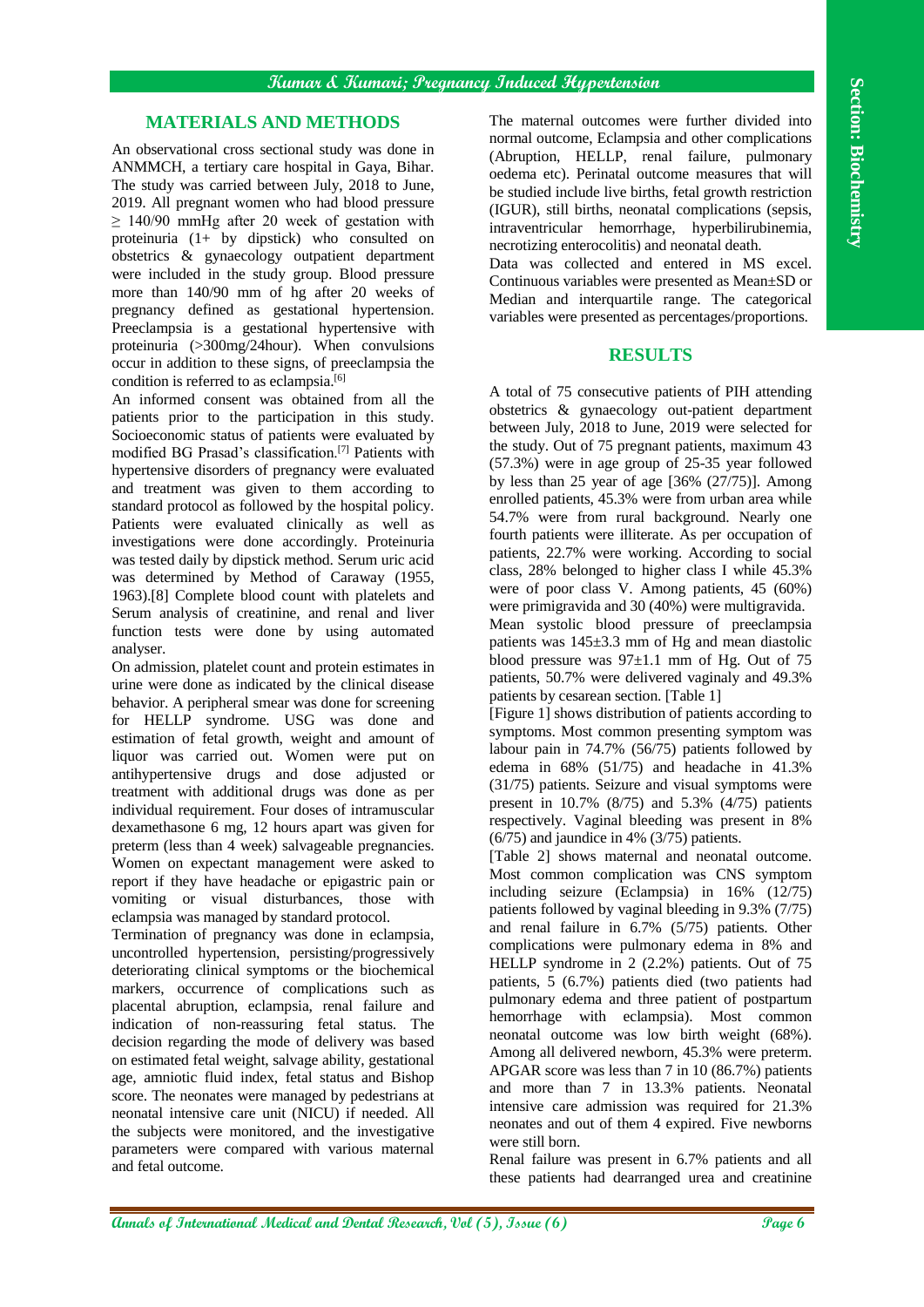#### **Kumar & Kumari; Pregnancy Induced Hypertension**

**Table 1: Socio-demographic and clinical profile of PIH patients (n=75)**

| value along with oligurea. Out of total 75 patients,                                                                                                                                                                                                                                                                                                                                                                    |                                                        |                                                      |                                                                                                                                                                                                                                                                     |                                                 |
|-------------------------------------------------------------------------------------------------------------------------------------------------------------------------------------------------------------------------------------------------------------------------------------------------------------------------------------------------------------------------------------------------------------------------|--------------------------------------------------------|------------------------------------------------------|---------------------------------------------------------------------------------------------------------------------------------------------------------------------------------------------------------------------------------------------------------------------|-------------------------------------------------|
|                                                                                                                                                                                                                                                                                                                                                                                                                         |                                                        |                                                      | Creatinine<br><b>Bilirubin</b>                                                                                                                                                                                                                                      | $1.6 \pm 0.9$ mg/dl<br>$1.8 \pm 1.5$ mg/dl      |
| 15 (20%) had elevated liver enzymes with mean                                                                                                                                                                                                                                                                                                                                                                           |                                                        |                                                      | ALT (alanine transferase)                                                                                                                                                                                                                                           | 56±31 IU/L                                      |
| value of ALT and AST was 56±31 IU/L and 53±12                                                                                                                                                                                                                                                                                                                                                                           |                                                        |                                                      | AST (aspartate transferase)                                                                                                                                                                                                                                         | $53\pm12$ IU/L                                  |
| IU/L respectively. Visible jaundice was present in 3                                                                                                                                                                                                                                                                                                                                                                    |                                                        |                                                      | <b>DISCUSSION</b>                                                                                                                                                                                                                                                   |                                                 |
| $(4\%)$ patients. [Table 3]                                                                                                                                                                                                                                                                                                                                                                                             |                                                        |                                                      |                                                                                                                                                                                                                                                                     |                                                 |
| Table 1: Socio-demographic and clinical profile of PIH                                                                                                                                                                                                                                                                                                                                                                  |                                                        |                                                      | In the present study, maximum patients were in age                                                                                                                                                                                                                  |                                                 |
| patients $(n=75)$<br><b>Patients characteristics</b><br>$\frac{0}{0}$<br>N                                                                                                                                                                                                                                                                                                                                              |                                                        | group of 25-35 year followed by less than 25 year of |                                                                                                                                                                                                                                                                     |                                                 |
| Age                                                                                                                                                                                                                                                                                                                                                                                                                     |                                                        |                                                      | age. Solange et al and Patel et al also reported most<br>common age group was 20-34 year (64%) and 18-                                                                                                                                                              |                                                 |
| $<$ 25 years                                                                                                                                                                                                                                                                                                                                                                                                            | 27                                                     | 36%                                                  | 26 year (56%) respectively. <sup>[9,10]</sup> In this study, nearly                                                                                                                                                                                                 |                                                 |
| $25-35$ years                                                                                                                                                                                                                                                                                                                                                                                                           | 43                                                     | 57.3%                                                |                                                                                                                                                                                                                                                                     |                                                 |
| $>35$ years                                                                                                                                                                                                                                                                                                                                                                                                             | 5                                                      | 6.7%                                                 | three fourth patients were literate. Sachdeva et al                                                                                                                                                                                                                 |                                                 |
| Place of residence                                                                                                                                                                                                                                                                                                                                                                                                      |                                                        |                                                      | found higher incidence of PIH among literates.                                                                                                                                                                                                                      |                                                 |
| Urban<br>Rural                                                                                                                                                                                                                                                                                                                                                                                                          | 34<br>41                                               | 45.3%<br>54.7%                                       | Higher incidence observed in literate women                                                                                                                                                                                                                         |                                                 |
| Education                                                                                                                                                                                                                                                                                                                                                                                                               |                                                        |                                                      | correlates with a report which states that those with                                                                                                                                                                                                               |                                                 |
| Illiterate                                                                                                                                                                                                                                                                                                                                                                                                              | 19                                                     | 25.3%                                                | college education had a 19% great chance of having                                                                                                                                                                                                                  |                                                 |
| Literate                                                                                                                                                                                                                                                                                                                                                                                                                | 56                                                     | 74.7%                                                | preeclampsia and PI. Owiredu et al also reported no                                                                                                                                                                                                                 |                                                 |
| Occupation                                                                                                                                                                                                                                                                                                                                                                                                              |                                                        |                                                      | significant relationship of PIH and educational                                                                                                                                                                                                                     |                                                 |
| Housewife                                                                                                                                                                                                                                                                                                                                                                                                               | 58                                                     | 77.3%                                                | status. <sup>[11,12]</sup> As per occupation of patients, more than                                                                                                                                                                                                 |                                                 |
| Working                                                                                                                                                                                                                                                                                                                                                                                                                 | 17                                                     | 22.7%                                                | three fourths were housewives. Tebeu et al reported                                                                                                                                                                                                                 |                                                 |
| Social class (Modified BG Prasad scale)                                                                                                                                                                                                                                                                                                                                                                                 |                                                        |                                                      | greater risk of having hypertension during pregnancy                                                                                                                                                                                                                |                                                 |
| $II+III+IV$                                                                                                                                                                                                                                                                                                                                                                                                             | 21<br>20                                               | 28%<br>26.7%                                         | for housewives (OR: 2.8; 95%CI:1.1-6.9; P =                                                                                                                                                                                                                         |                                                 |
| V                                                                                                                                                                                                                                                                                                                                                                                                                       | 34                                                     | 45.3%                                                | $0.0167$ . <sup>[13]</sup> In this study, 60% patients were                                                                                                                                                                                                         |                                                 |
| Gravid                                                                                                                                                                                                                                                                                                                                                                                                                  |                                                        |                                                      | primigravida. Patel et al found similar results in their                                                                                                                                                                                                            |                                                 |
| Primigravida                                                                                                                                                                                                                                                                                                                                                                                                            | 45                                                     | 60%                                                  | study. $[14]$                                                                                                                                                                                                                                                       |                                                 |
| Multigravida                                                                                                                                                                                                                                                                                                                                                                                                            | 30                                                     | 40%                                                  | Mean systolic blood pressure of preeclampsia                                                                                                                                                                                                                        |                                                 |
| Mode of delivery                                                                                                                                                                                                                                                                                                                                                                                                        |                                                        |                                                      | patients was $145\pm3.3$ mm of Hg and mean diastolic                                                                                                                                                                                                                |                                                 |
| Caesarean section<br>Vaginal                                                                                                                                                                                                                                                                                                                                                                                            | 37<br>38                                               | 49.3%<br>50.7%                                       | blood pressure was $97\pm1.1$ mm of Hg. Sachan et al                                                                                                                                                                                                                |                                                 |
| 20.0%<br>10.7%<br>0.0%<br>Edema Headache Seizure<br>Labour<br>Pain<br>Figure 1: Distribution of patients according                                                                                                                                                                                                                                                                                                      | 8.0%<br>5.3%<br>Vaginal<br>Visual<br>Bleeding symptoms | 4.0%<br>Jaundice<br>to                               | pressure over 15 mmHg was associated with a<br>statistically significant complicated pregnancy. <sup>[16]</sup><br>Most common complication was CNS symptom<br>including seizure (Eclampsia) followed by vaginal<br>bleeding in. Other complications were pulmonary |                                                 |
| symptoms $(n=75)$                                                                                                                                                                                                                                                                                                                                                                                                       |                                                        |                                                      | edema and HELLP syndrome. 6.7% patients died.                                                                                                                                                                                                                       |                                                 |
|                                                                                                                                                                                                                                                                                                                                                                                                                         |                                                        |                                                      | Liu et al showed in their study that women with                                                                                                                                                                                                                     |                                                 |
|                                                                                                                                                                                                                                                                                                                                                                                                                         |                                                        |                                                      |                                                                                                                                                                                                                                                                     |                                                 |
|                                                                                                                                                                                                                                                                                                                                                                                                                         | N(%)                                                   |                                                      |                                                                                                                                                                                                                                                                     |                                                 |
|                                                                                                                                                                                                                                                                                                                                                                                                                         |                                                        | $12(16\%)$                                           | increased risk of placental abruption (unadjusted                                                                                                                                                                                                                   |                                                 |
|                                                                                                                                                                                                                                                                                                                                                                                                                         |                                                        | 8 (10.7%)                                            | OR, 4.36; 95% CI, 1.05-18.1) and disseminated                                                                                                                                                                                                                       |                                                 |
|                                                                                                                                                                                                                                                                                                                                                                                                                         |                                                        | $7(9.3\%)$                                           | intravascular coagulation (unadjusted OR, 6.46; 95%                                                                                                                                                                                                                 |                                                 |
|                                                                                                                                                                                                                                                                                                                                                                                                                         |                                                        | 6(8%)                                                | CI, 1.05-39.8). Also, maternal complications (aOR,                                                                                                                                                                                                                  | gestational hypertension and proteinuria had an |
|                                                                                                                                                                                                                                                                                                                                                                                                                         |                                                        | 5(6.7%)<br>$5(6.7\%)$                                | 2.59; 95% CI, 1.34-5.04) became the single                                                                                                                                                                                                                          |                                                 |
|                                                                                                                                                                                                                                                                                                                                                                                                                         |                                                        | 5(6.7%)                                              | significant factor associated with gestational                                                                                                                                                                                                                      |                                                 |
|                                                                                                                                                                                                                                                                                                                                                                                                                         |                                                        | 2(2.7%)                                              | hypertension and proteinuria. <sup>[17]</sup> Nankali et al studied                                                                                                                                                                                                 |                                                 |
|                                                                                                                                                                                                                                                                                                                                                                                                                         |                                                        |                                                      | 349 severely preeclampsia cases and reported                                                                                                                                                                                                                        |                                                 |
|                                                                                                                                                                                                                                                                                                                                                                                                                         |                                                        | 51 (68%)                                             | eclamptic seizure (6.3%), HELLP syndrome (0.3%)                                                                                                                                                                                                                     |                                                 |
|                                                                                                                                                                                                                                                                                                                                                                                                                         |                                                        | 34 (45.3%)                                           | and placental abruption in 7.7% cases. The most                                                                                                                                                                                                                     |                                                 |
|                                                                                                                                                                                                                                                                                                                                                                                                                         |                                                        | 5(6.7%)                                              | frequent maternal complication (37 cases) reported                                                                                                                                                                                                                  |                                                 |
|                                                                                                                                                                                                                                                                                                                                                                                                                         |                                                        | 65 (86.7%)<br>10(13.3%)                              | was coagulopathy $(10.6\%)$ . [18]                                                                                                                                                                                                                                  |                                                 |
|                                                                                                                                                                                                                                                                                                                                                                                                                         |                                                        | 16 (21.3%)                                           | In present study mean hemoglobin level were                                                                                                                                                                                                                         |                                                 |
|                                                                                                                                                                                                                                                                                                                                                                                                                         |                                                        | $4(5.3\%)$                                           | 8.12+0.8 gm/dl. Monteiro et al showed that                                                                                                                                                                                                                          |                                                 |
|                                                                                                                                                                                                                                                                                                                                                                                                                         |                                                        |                                                      | hemoglobin and PCV were lower in PIH subjects<br>with IUGR and IUD as compared to PIH subjects                                                                                                                                                                      |                                                 |
|                                                                                                                                                                                                                                                                                                                                                                                                                         |                                                        |                                                      | without IUGR and IUD and normotensives controls.                                                                                                                                                                                                                    |                                                 |
| Table 2: Maternal and Neonatal outcome<br><b>Maternal outcome</b><br>CNS symptoms including seizures<br>Eclampsia<br>Bleeding<br>Pulmonary edema<br>Abruption<br>Renal failure<br>Maternal mortality<br><b>HELLP</b><br>Neonatal outcome<br>LBW<br>Preterm<br>Still birth<br>APGAR < 7<br>APGAR > 7<br>NICU admission<br>Neonatal death<br>Table 3: Investigation parameters of study patients<br>$(n=75)$<br>Parameter | <b>Value</b>                                           |                                                      | Anemia may be associated with IUD and IUGR in                                                                                                                                                                                                                       |                                                 |
| Hemoglobin<br>Platelets                                                                                                                                                                                                                                                                                                                                                                                                 | $8.12 \pm 0.8$ gm/dl<br>$1.92 \pm 0.61$ lac/cc         |                                                      | PIH patients. <sup>[19]</sup> In this study, 21.3% of babies<br>required NICU admission for various causes. Pairu                                                                                                                                                   |                                                 |



**symptoms (n=75)**

| <b>Table 2: Maternal and Neonatal outcome</b> |            |  |  |
|-----------------------------------------------|------------|--|--|
| <b>Maternal outcome</b>                       | $N(\%)$    |  |  |
| CNS symptoms including seizures               | 12 (16%)   |  |  |
| Eclampsia                                     | 8 (10.7%)  |  |  |
| Bleeding                                      | $7(9.3\%)$ |  |  |
| Pulmonary edema                               | 6(8%)      |  |  |
| Abruption                                     | 5(6.7%)    |  |  |
| Renal failure                                 | 5(6.7%)    |  |  |
| Maternal mortality                            | 5(6.7%)    |  |  |
| <b>HELLP</b>                                  | 2(2.7%)    |  |  |
| Neonatal outcome                              |            |  |  |
| LBW                                           | 51 (68%)   |  |  |
| Preterm                                       | 34 (45.3%) |  |  |
| Still birth                                   | $5(6.7\%)$ |  |  |
| APGAR < 7                                     | 65 (86.7%) |  |  |
| APGAR > 7                                     | 10 (13.3%) |  |  |
| NICU admission                                | 16 (21.3%) |  |  |
| Neonatal death                                | $4(5.3\%)$ |  |  |

**Table 3: Investigation parameters of study patients (n=75)**

| <b>Parameter</b> | <b>Value</b>             |
|------------------|--------------------------|
| Hemoglobin       | $8.12 \pm 0.8$ gm/dl     |
| <b>Platelets</b> | $1.92 \pm 0.61$ lac/cc   |
| Urea             | $32\pm4.2 \text{ mg/dl}$ |

| Creatinine                  | $1.6 \pm 0.9$ mg/dl |
|-----------------------------|---------------------|
| <b>Bilirubin</b>            | $1.8 \pm 1.5$ mg/dl |
| ALT (alanine transferase)   | $56\pm31$ IU/L      |
| AST (aspartate transferase) | $53\pm12$ IU/L      |

### **DISCUSSION**